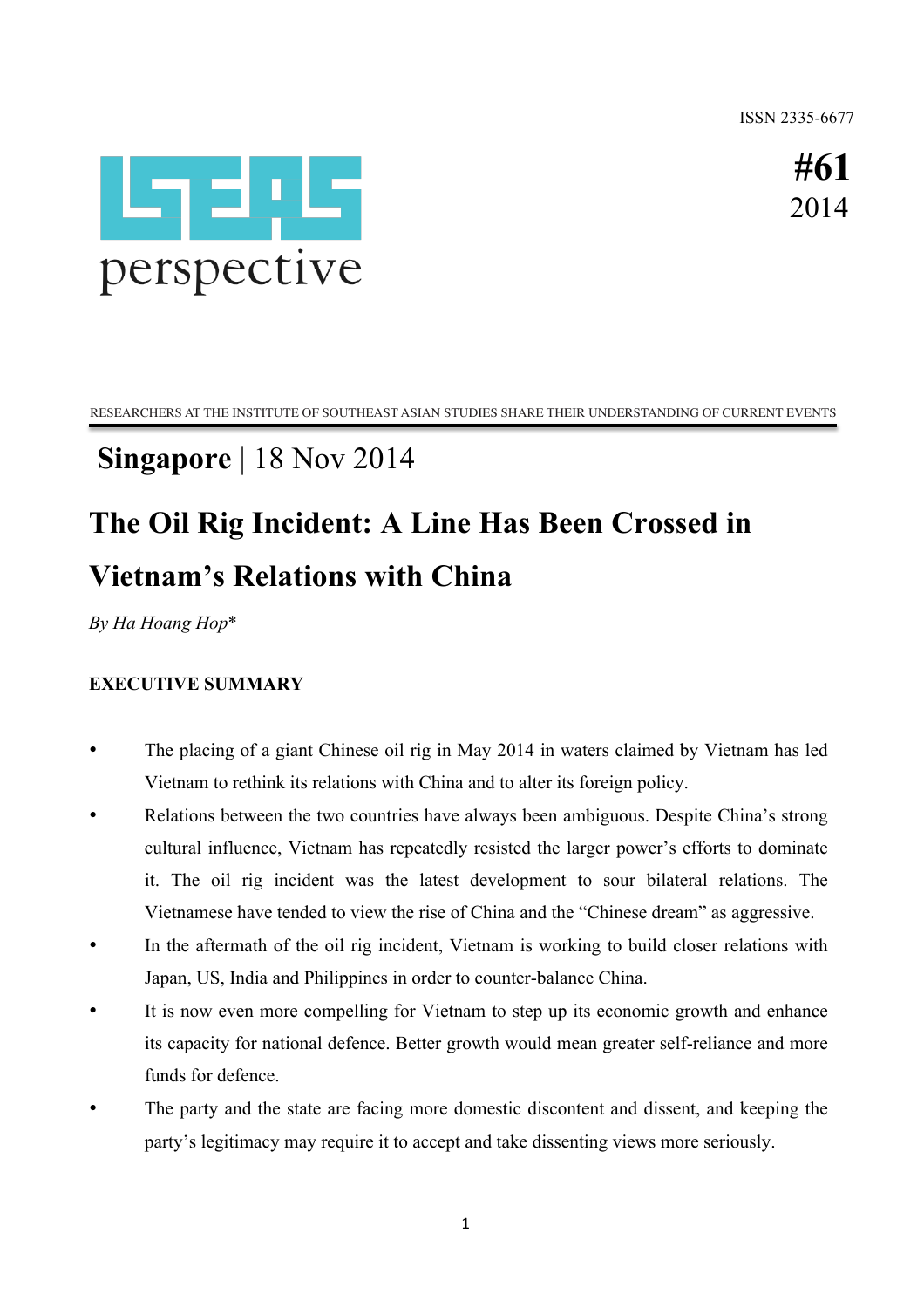• With the oil rig incident, a line has been crossed, and there is no return to the policies and practices of the recent past in relations with China.

*\* Ha Hoang Hop* is Visiting Senior Fellow at ISEAS; e-mail: hhop@iseas.edu.sg. *He would like to thank Mr Daljit Singh for his helpful comments.*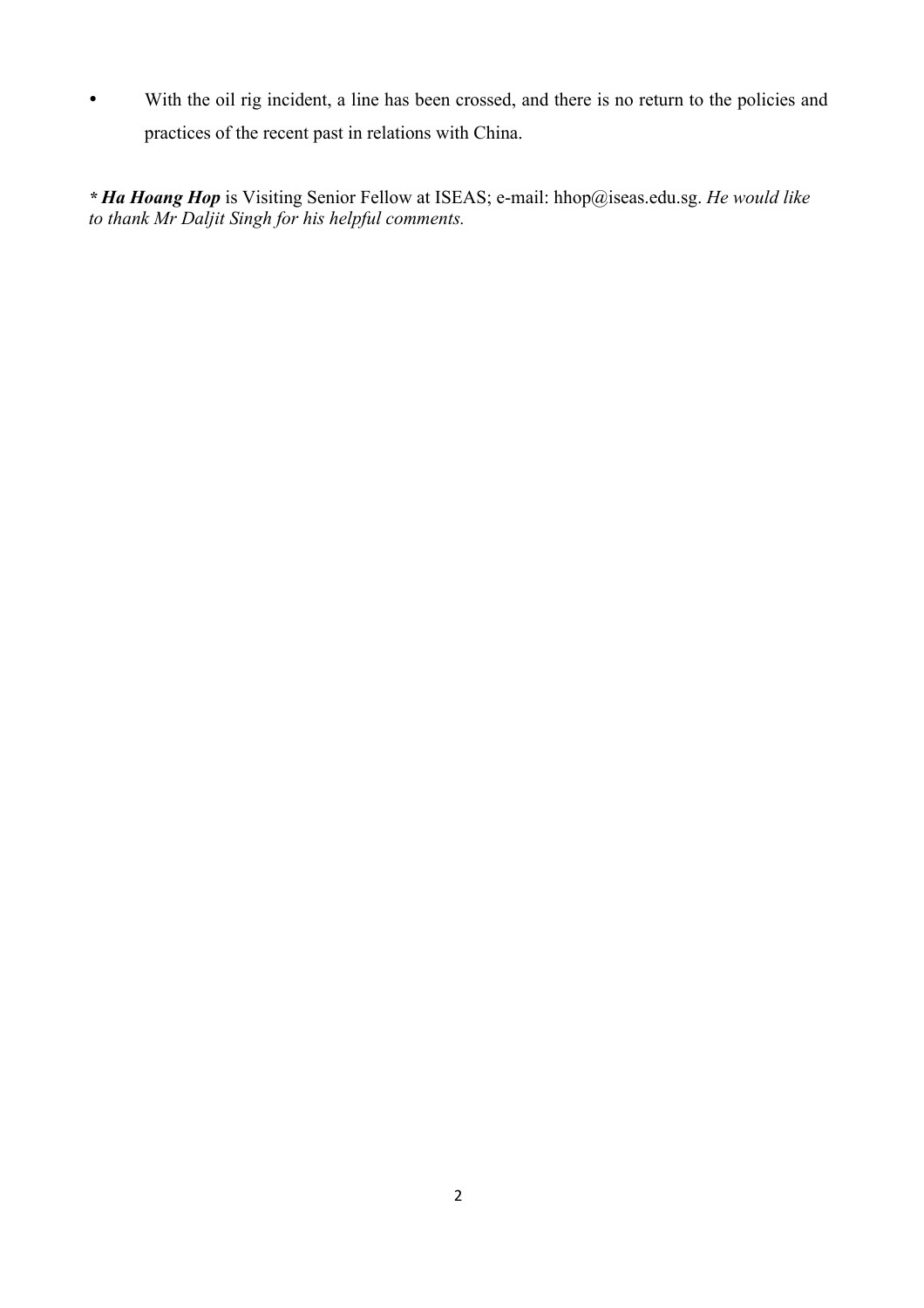#### **INTRODUCTION**

On 2<sup>nd</sup> May, China National Offshore Oil Corporation (CNOOC) towed its giant oil rig into waters 240km from Vietnam's coast. This was followed by each side accusing the other of attacking its vessels near the rig. In almost all provinces in Vietnam, there were protests against the deployment of the oil rig. Vietnamese users of social media, particularly Facebook and blogs, widely denounced the Chinese action. The government made strong diplomatic protests and appealed for support from the Association of Southeast Asian Nations (ASEAN) and the international community. Civil society organisations (called "civic organisations" in Vietnam) also engaged in peaceful demonstrations.

This dispute between Hanoi and Beijing lasted from May to July 2014 and was the most serious event in bilateral relations relating to the South China Sea since the 1980s, bringing high risk of an armed conflict. It also led to violence against Chinese and other foreign businesses in Vietnam and exposed strong public discontent with the ruling party in Vietnam.

#### **AMBIGUOUS AND COMPLICATED RELATIONS**

Relations between Vietnam and China have always been ambiguous and complicated. Vietnam was ruled by the Chinese from the  $2<sup>nd</sup>$  century BC until the early  $10<sup>th</sup>$  century. In the following ten centuries, Chinese troops invaded Vietnam four times. Each of these invasions ended in failure. In 1945, the Chinese Kuomintang tried to crush the embryonic Viet Minh regime in Hanoi. In 1954, the five-year old Chinese communist government helped divide Vietnam at the  $17<sup>th</sup>$  latitude into independent northern and southern states that subsequently led to the Vietnam War. Mao cut a deal with Nixon on the Vietnam War in 1972, after years of half-hearted support to communist North Vietnam. Two years later, the Chinese navy seized the Paracels from South Vietnam and clashed in 1988 with Vietnamese naval ships. Chinese troops invaded the northern part of Vietnam in 1979 "to teach a lesson" to Vietnam after it invaded Cambodia to overthrow China's ally, the Khmer Rouge.

The land border agreement signed in December 1999 and the physical demarcation of their borders nine years later were the most important events after the two countries normalised relations in 1991. Vietnam's economic relations with China have become significant since then, and the two have also reached agreement on the delimitation of their maritime boundary in the Gulf of Tonkin.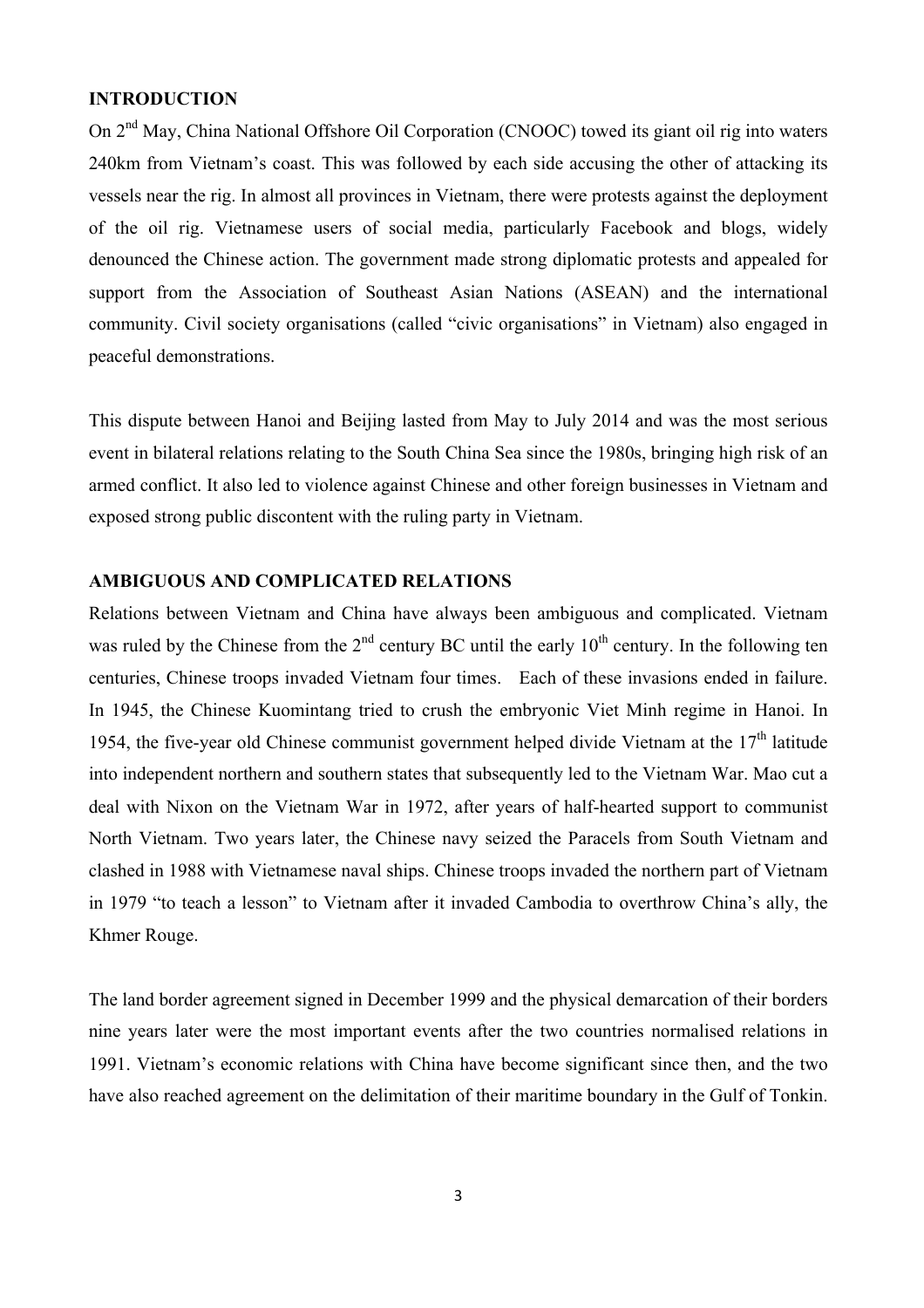However, recent actions by China in the South China Sea have led to tensions not only with Vietnam, but also with the Philippines and ASEAN.

Despite strong cultural, historical and ethnic influence from its giant northern neighbour over the centuries, Vietnam has repeatedly resisted China's efforts to dominate it. China's will for domination is strong, but so is Vietnam's will to resist it. Relations between the two ruling communist parties threatens to worsen if China continues to exercise the sort of hard power that it has historically used—and unsuccessfully. On the other hand, the exercise of soft power by China holds much greater promise of producing positive results. As things now look, China is not taking this latter course.

Vietnam remains vigilant over possible hostile intentions. Historically, after defeating the invaders, Vietnamese kings had always sent high-ranking court mandarins to Beijing to bow their heads and offer presents to ensure future peace. However it should be noted that the Vietnamese regarded these acts as a show of reconciliation but not subservience.

#### **IMPACT ON FOREIGN POLICY**

The oil-rig incident led to a change in Hanoi's relations not only with China, but also with its own society. Coupled with Russia's complete silence when China carried out its assertive unilateral action in South China Sea (Vietnam calls it East Sea) involving the oil rig—an irony given that Russia and China are Vietnam's two most important 'comprehensive strategic partners'—these developments have had, in turn, an impact on Vietnam's foreign policy.

On  $12<sup>th</sup>$  August, a workshop on multilateral diplomacy was held in Hanoi with a keynote speech by Prime Minister Nguyen Tan Dung on new elements in his foreign policy. He emphasised the shift from 'active participation' to 'active and proactive contribution to shape regional policies and institutions'. He also reiterated the importance of multilateralism in Vietnam's diplomacy.

At the end of May, the Vietnamese prime minister told the media that the preparation of court case documents against China relating to the disputes in the sea had been completed, and that the government 'waits for the most appropriate time point' to act on them. Given sensitivities in Beijing, Hanoi was prepared for the worst after the prime minister's statement had been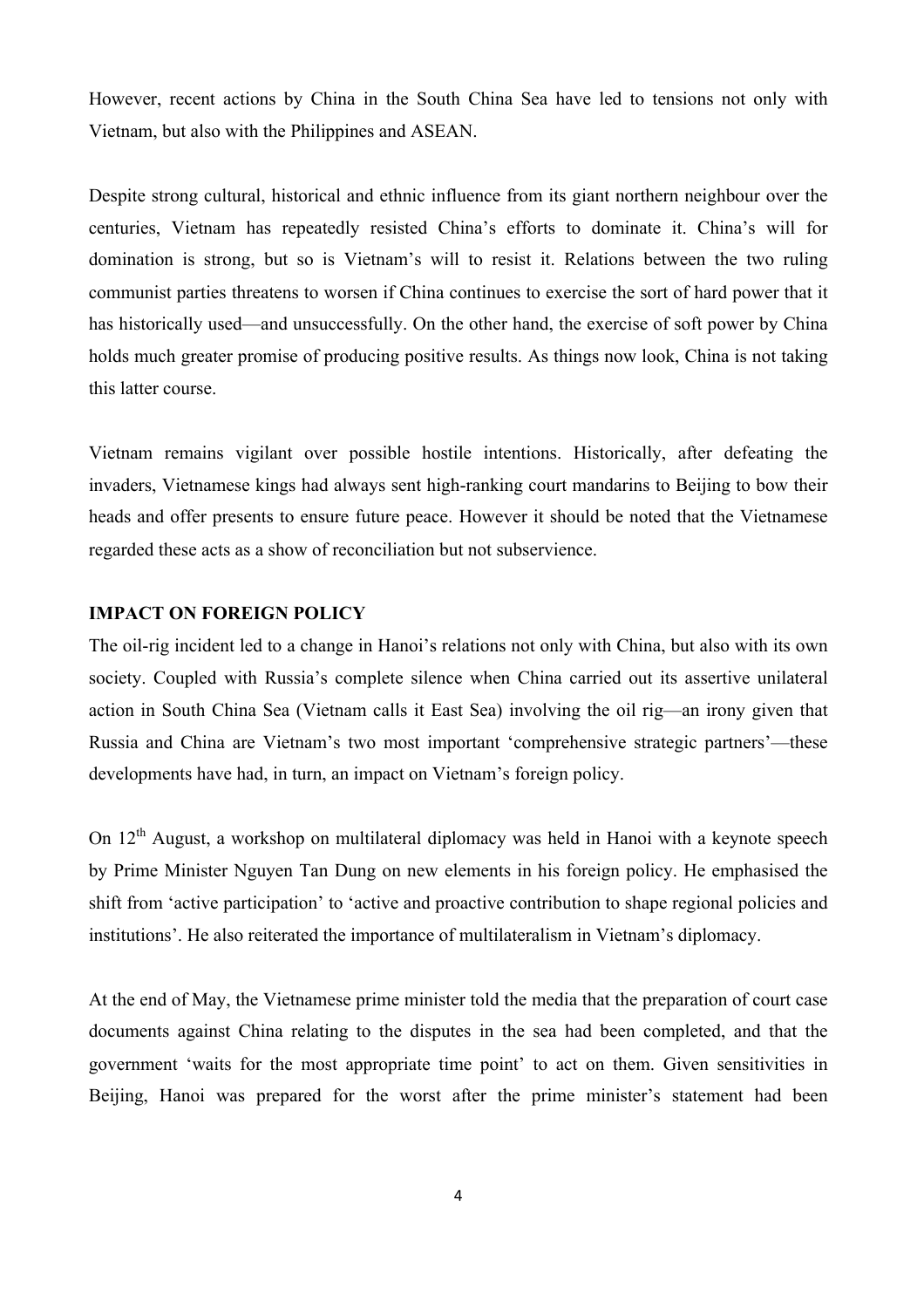disseminated. At the end of August, a member of Vietnam's Communist Party politburo went to Beijing to talk about 'easing tensions and repairing ties' between the two countries. While almost identical statements were released by the two sides after the talks, Hanoi subsequently explained to the world, and its own people, of its new approach to foreign policy: emphasising self-resilience and its determination to expand ties with other countries to strengthen its position in relation to disputes with China. In other words, Hanoi does not reject bilateralism, but maintains its right to use multilateral means.

Beijing's oil-rig action and its attitude on the South China Sea led Vietnam to move closer to the US, and the US is expected to gradually lift its export embargo on lethal weapons to Vietnam. However, Vietnam has made it clear that it will not ally itself with any country in order to counter another country, thus the close relations with the US will not be for 'containing China or any other country. In addition, Hanoi has tried to contribute more at the East Asia Summit, as well as promoting stronger ASEAN centrality and unity, especially on maritime disputes.

#### **SOCIAL AND POLITICAL DISCONTENT**

While the Communist Party of Vietnam continues to monopolise power in Vietnam and maintain its system of compromised and corrupt 'democratic centralism', it has implemented a number of market reforms since the late 1980s to modernise the economy and integrate the country into the world market. However, market economy developments, foreign investments, and a wider use of the Internet and social media have created domestic forces that have started to challenge the party's legitimacy.

A recent letter to the Central Committee of the Communist Party of Vietnam signed by 61 prominent former cadres showed discontent with the party's politics and policies. The letter called for minimising Beijing's influence, reforming the political system in Vietnam, giving citizens more freedom of speech and expression, as well as more freedom of information. A significant slowing of economic growth in 2011-2014 has also undermined the party's credibility and provoked more public discontent.

There does not seem much that the party can do to lessen the hostility of a majority of the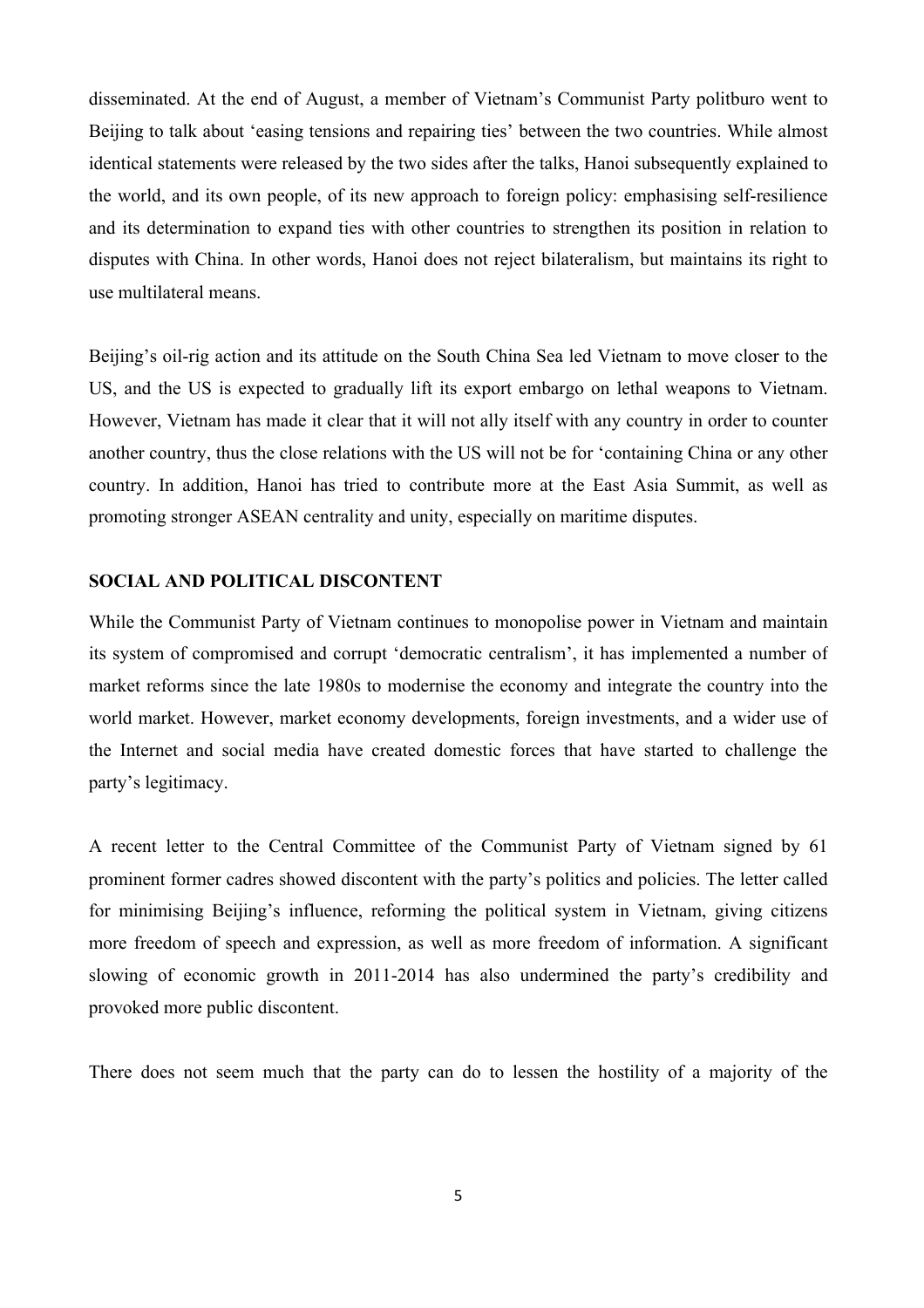Vietnamese people towards China's aggressiveness.

#### **PRESSURE FOR ECONOMIC GROWTH**

The government has been restructuring the banking sector and equitizing state-owned enterprises, and the party has also implemented some measures to tackle corruption. Economic cooperation with Japan, US, Europe and India is being intensified, and Vietnam is trying harder to complete the negotiations on the Trans-Pacific Partnership (TPP) agreement.

Since the Chinese oil rig entered the waters claimed by Vietnam, there have been concerns over economic cooperation with China. After all, many Chinese firms had won bids for Vietnamese construction, infrastructure, and power plant building contracts. However, preliminary assessments of the projects show that their overall quality is low.

There have also been concerns over Vietnam's cross-border trade with China, Chinese development and investment contracts, and maritime environmental issues. Vietnam's weak and corrupt border and customs controls have allowed the import of unapproved or sub-standard products and, as a result, many Vietnamese continue by association to be sceptical about the quality and durability of Chinese infrastructure projects and products.

There is strong awareness within Vietnamese society, as well as within the party and state apparatus, of Vietnam's history of resistance to Chinese attempts at subjugation. After the normalisation Vietnam-China relations in 1991, trade and investment relations with China have been growing, reflecting a sense of shared interests. The rig incident however has led Vietnam's leadership to realise that the only way to make economic cooperation more productive and balanced is through more transparency and better management on Vietnam's side. For example, fighting institutional weaknesses and corruption in provinces along the border with China would help curb Vietnam's trade deficit with China and improve the quality of imported goods from across the border.

The lessons learned from 1986-1991 dictate that Vietnam would do its utmost to avoid becoming economically dependent on any one country, especially China.